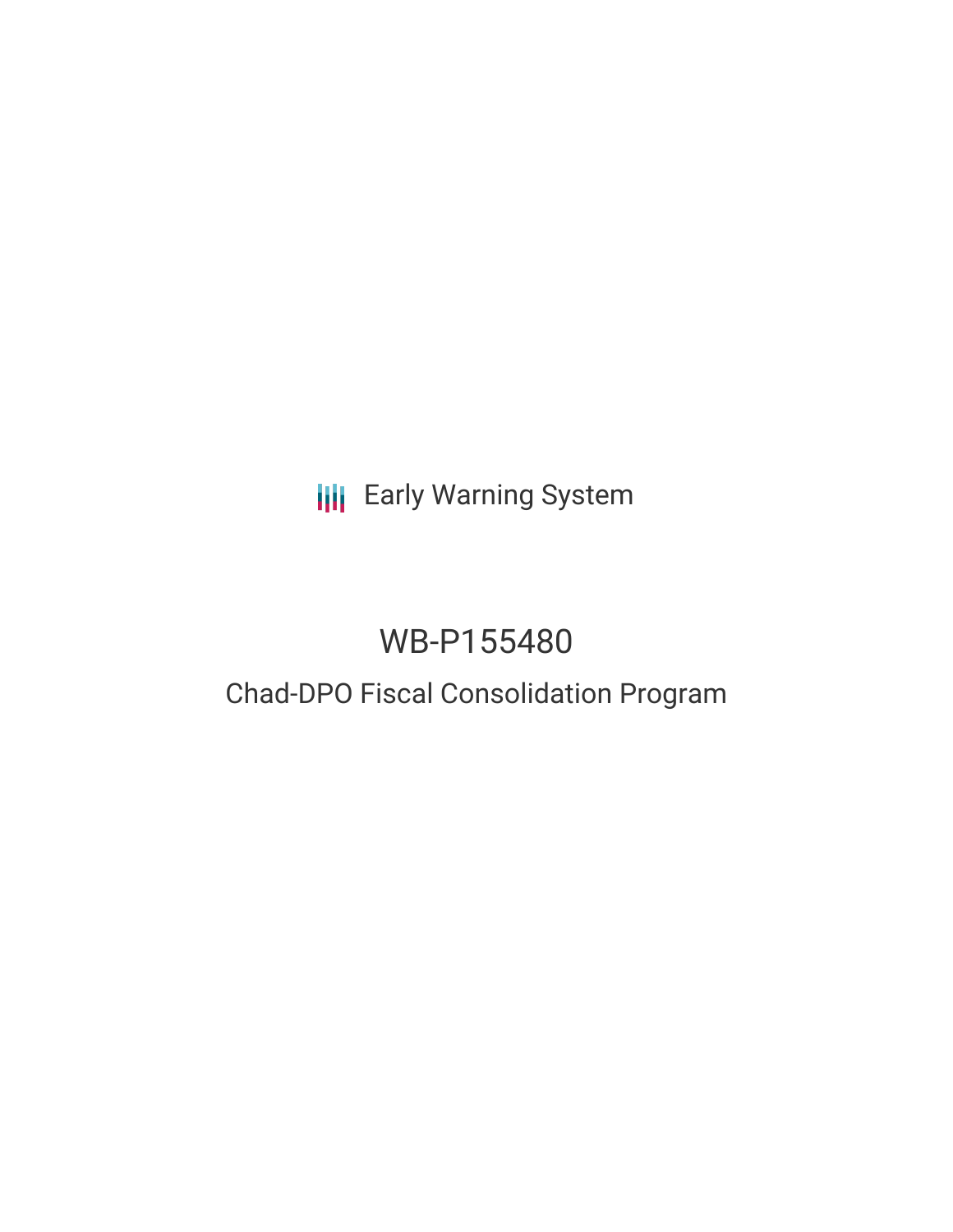

#### **Quick Facts**

| <b>Countries</b>               | Chad                                               |
|--------------------------------|----------------------------------------------------|
| <b>Financial Institutions</b>  | World Bank (WB)                                    |
| <b>Status</b>                  | Active                                             |
| <b>Bank Risk Rating</b>        | U                                                  |
| <b>Voting Date</b>             | 2015-12-10                                         |
| <b>Borrower</b>                | Republic of Chad                                   |
| <b>Sectors</b>                 | Finance, Law and Government, Technical Cooperation |
| <b>Investment Type(s)</b>      | Grant                                              |
| <b>Investment Amount (USD)</b> | \$50.00 million                                    |
| <b>Project Cost (USD)</b>      | \$50.00 million                                    |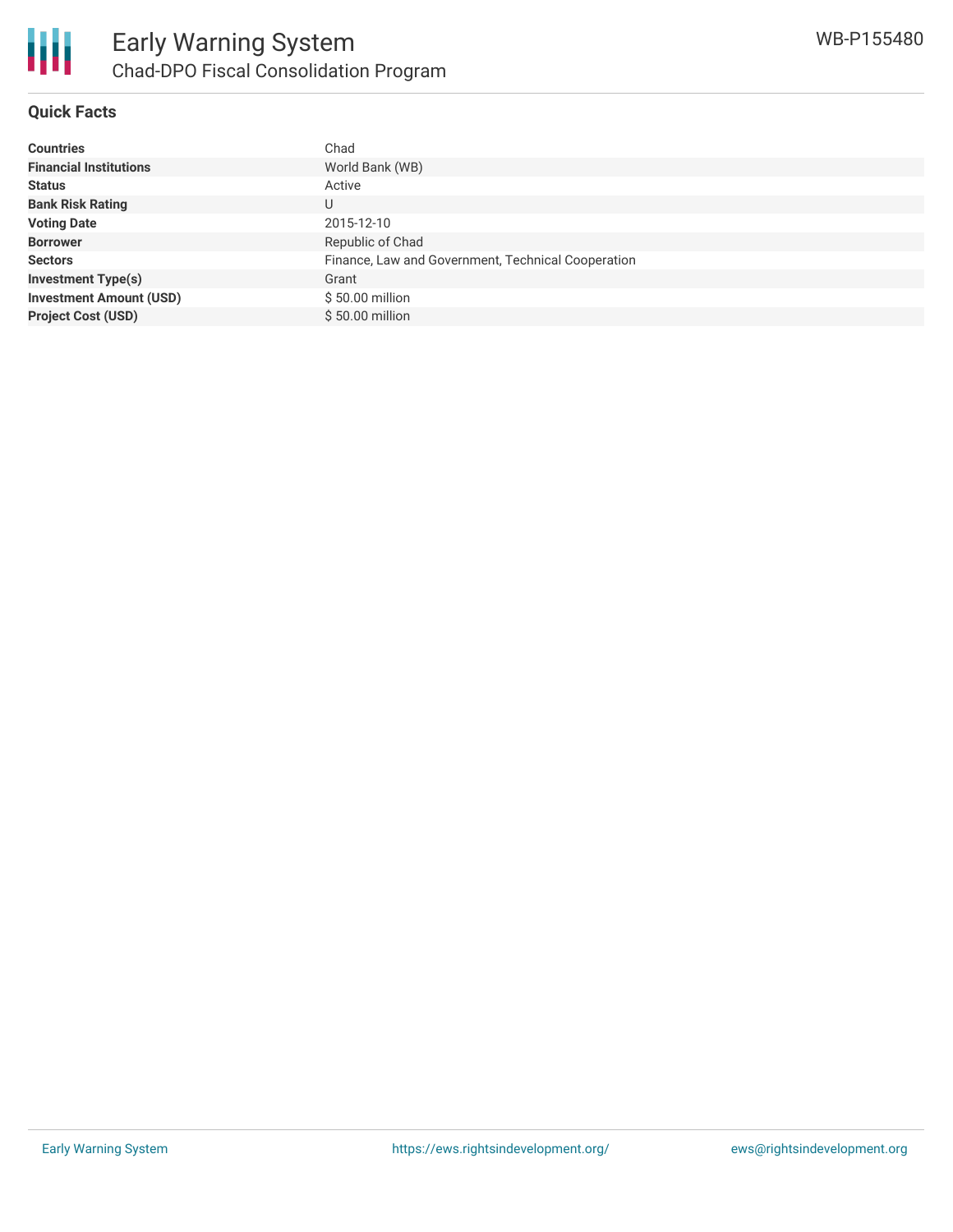

#### **Project Description**

This project finances assistance to the government to implement public financial management reforms and improvements in the business climate. This includes strengthening the government's ability to i) broaden the tax base, ii) increase transparency in public resource management, and iii) promote the development of the non-oil economy.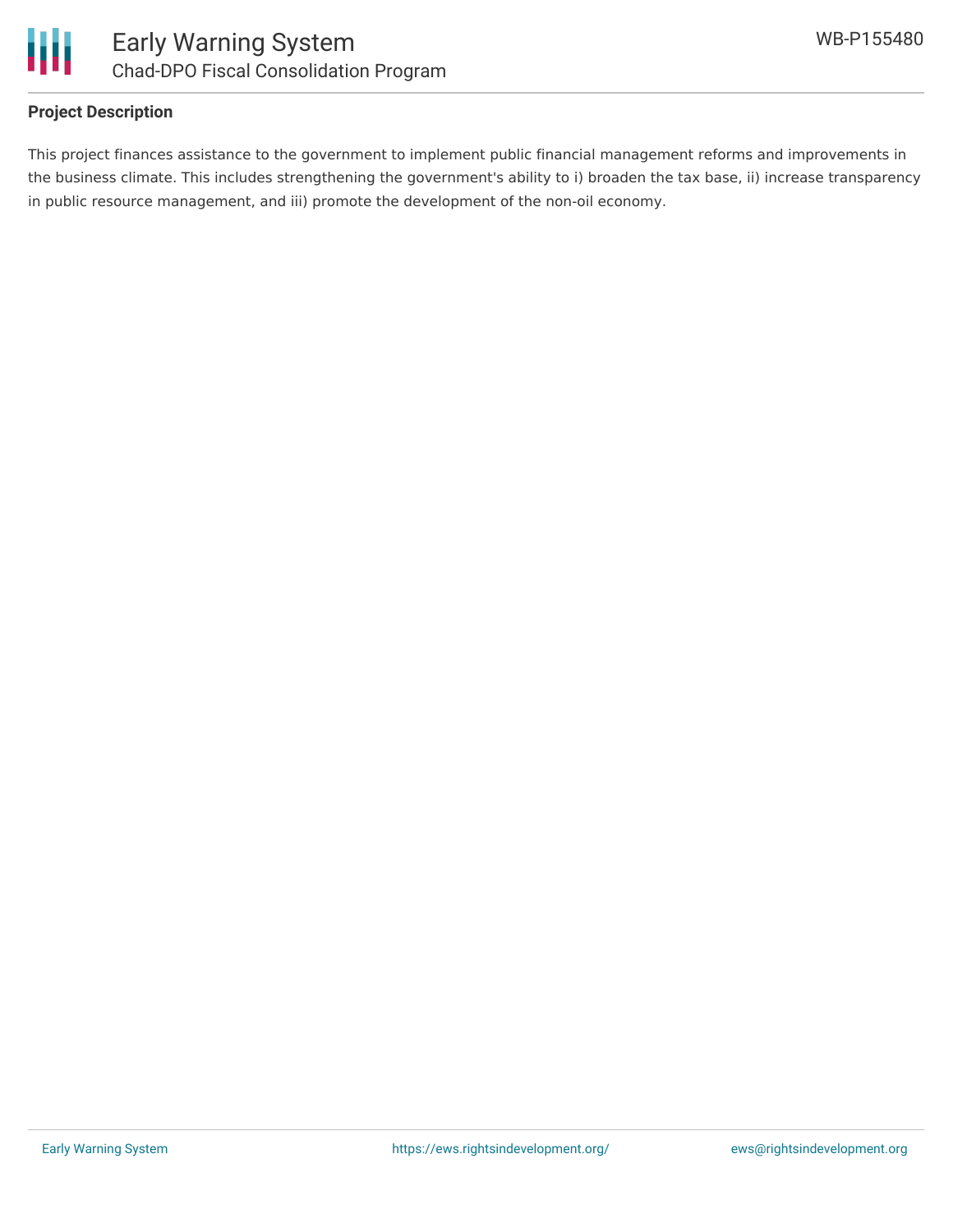

### **Investment Description**

World Bank (WB)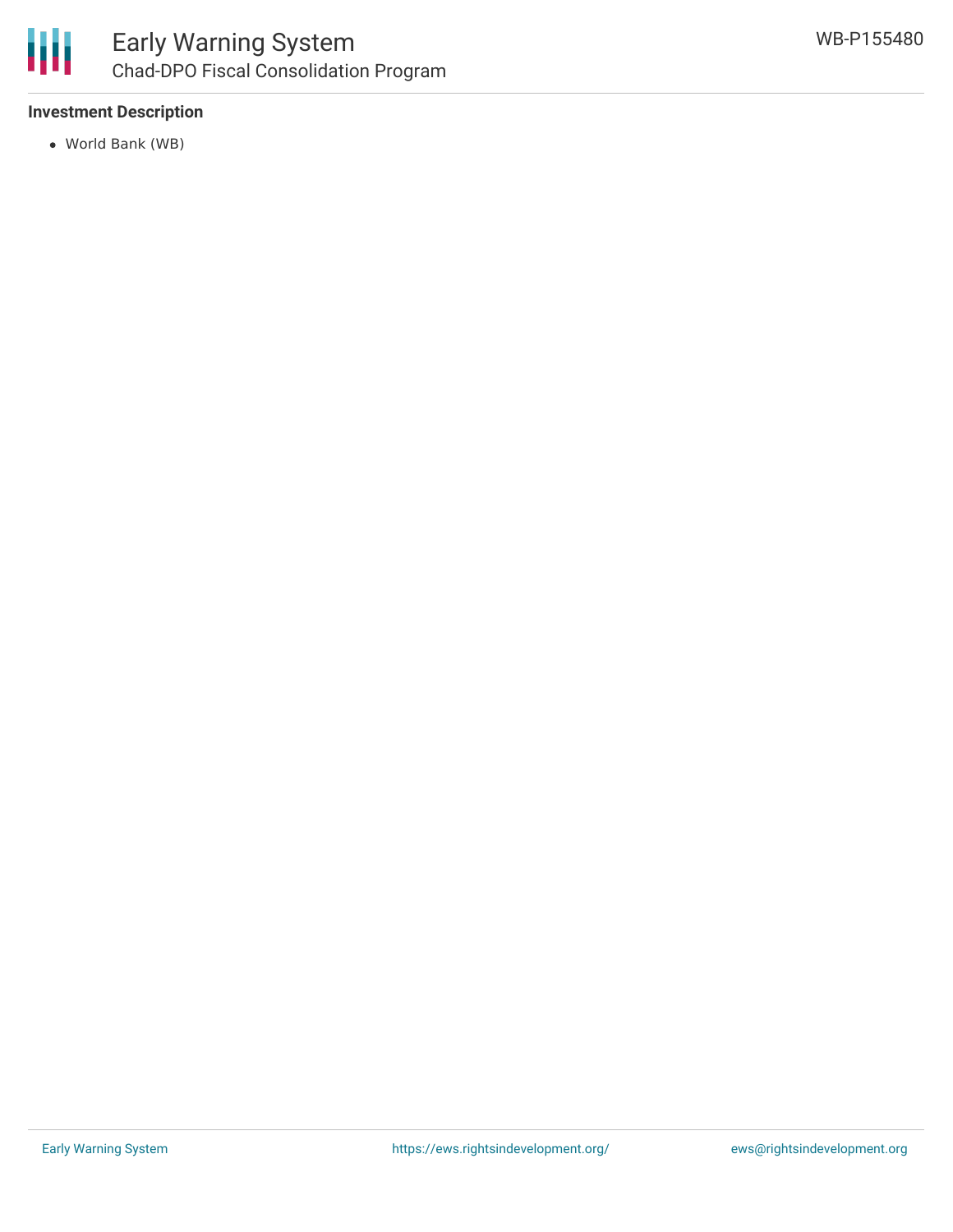

### **Contact Information**

World Bank Contact: M. Samba Ba Title: Senior Economist Tel: (202) 473-7561 Email: sba3@worldbank.org

Borrower: Republic of Chad Contact: M. Ngarlenan Docdjengar Title: Minister of Budget and Finance Email: ngarlenan@yahoo.fr

#### ACCOUNTABILITY MECHANISM OF WORLD BANK

The World Bank Inspection Panel is the independent complaint mechanism and fact-finding body for people who believe they are likely to be, or have been, adversely affected by a World Bank-financed project. If you submit a complaint to the Inspection Panel, they may investigate to assess whether the World Bank is following its own policies and procedures for preventing harm to people or the environment. You can contact the Inspection Panel or submit a complaint by emailing ipanel@worldbank.org. You can learn more about the Inspection Panel and how to file a complaint at: http://ewebapps.worldbank.org/apps/ip/Pages/Home.aspx.